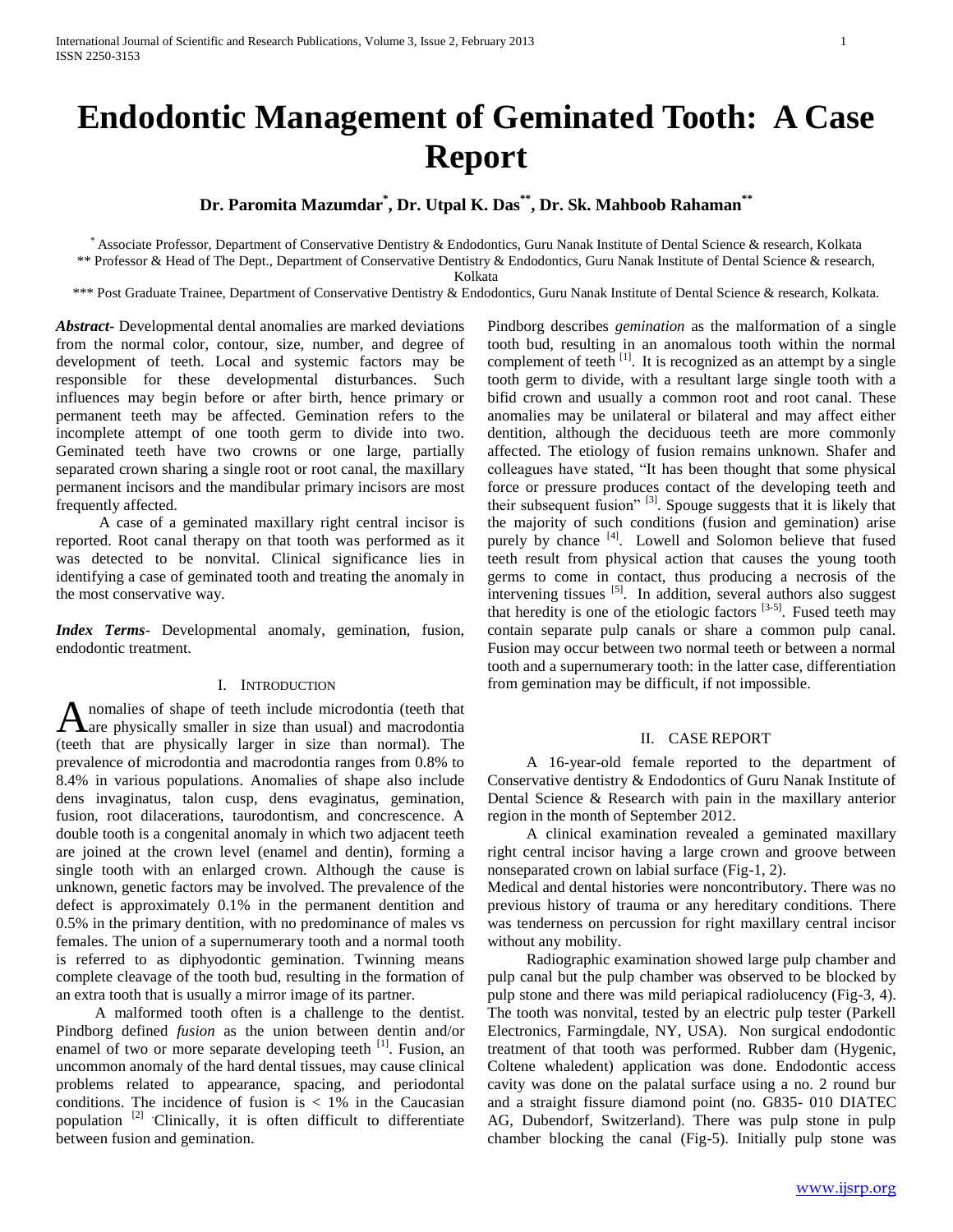removed by round diamond bur then taper fissure diamond bur was used peripherally in pulp chamber and coronal region of root canal. Pulp extirpation was performed using a barbed broach (Dentsply-Maillefer, Ballaigues, Switzerland) and K files (Mani, Inc., Tochigi-Ken, JAPAN). The canal was thoroughly irrigated copiously with sodium hypochlorite (2.5%) and saline (0.9%). Coronal flaring of the root canal was done using Gates Glidden drills nos. 1 to 4 (Mani, Inc.). The working length was determined using Ingle's method (Fig-6), and mesial and distal angulation radiographs were taken to confirm the presence of additional canals. Formocresol was used as the intracanal medicament. The access cavity was temporarily sealed using zinc oxide–eugenol cement. The patient was recalled after 2 days for cleaning and shaping of the root canal system. At the second visit, canal preparation was completed using a step-back technique (apical enlargement was done up to International Standards Organization, no. 40 K file and the coronal flaring up to no. 70 K file). Canals were copiously irrigated with sodium hypochlorite and saline. Then access cavity was temporized with zinc oxide eugenol cement. The patient was recalled after 1 week for obturation. At the third visit, there was no tenderness on percussion of that tooth and the root canal was obturated using gutta-percha cones (Master cone- ISO 040 sizes, Maillefer, Dentsply) by combination of lateral and vertical condensation techniques (Fig-8). Zinc oxide– eugenol (DPI) was used as a sealer; then the access cavity was sealed with light cure composite resin (3M, ESPE,Valux plus) restoration (Fig-10).

## III. DISCUSSION

Geminated/fused teeth afford a striking clinical manifestation of the differentiable and morphogenetic processes of tooth development. The challenge is to define the origin of the teeth and restore them to acceptable function and appearance. Indra et al.  $[16]$  emphasized that the anomaly of these teeth is unusual, but Tsesis et al.  $[8]$  reported that fused teeth are asymptomatic and do not require treatment unless they interfere with the patient's occlusion or esthetic appearance. Kim and Jou <sup>[6]</sup> reported that surgical division and orthodontic replacement of these teeth may be necessary and emphasized the importance of and need for multidisciplinary treatment.

Clinically, it may be difficult to differentiate between fusion and gemination when a supernumerary tooth is fused with a permanent tooth. A full complement of teeth indicates gemination, whilst one tooth less than normal indicates fusion (Milazzo & Alexander 1982, Camm & Wood 1989). This rule is compromised if a normal tooth fuses with a supernumerary tooth (Croll et al. 1981, Peyrano & Zmener 1995, Kayalibay et al. 1996). In this case, there was normal complement of teeth and differentiation from gemination is difficult or impossible. Concerning treatment, an exact differentiation between fusion and gemination may not be critically important (Kim & Jou 2000). Fusion between supernumerary and permanent teeth occurs less frequently than fusion between other types of teeth. Yuzawa and colleagues reported that the frequency of the fusion between supernumerary and permanent teeth is  $0.1\%$  <sup>[7]</sup>. The probability of the reported case shows fusion took place between a supernumerary tooth and the maxillary right central incisor or gemination of maxillary right central incisor. Case history and

clinical and radiographic examinations can provide the information required for the diagnosis of such abnormalities. After a judicious evaluation of all information we can report that this case represents gemination of permanent maxillary right central incisor.

The differential diagnosis of this case included the following:

 **• Gemination**- In gemination, the resultant structure would have two completely or incompletely separated crowns with a single root or root canal. The incidence of this in deciduous dentition is 0.1 to 3.7%, and it is very rare in permanent dentition (0.8%). Although in this case gemination is a possible diagnosis, the occurrence of gemination labiolingually appears very likely.

• **Facial talon's cusp**- Talon's cusp generally occurs on the lingual surfaces of maxillary or mandibular lateral incisors. However, few cases have been reported in which talon's cusp occurred on the facial aspect. Talon's cusp consists of enamel, dentin, and a horn of pulpal tissue. Considering the fact that the suspected labial supernumerary tooth was not very well differentiated and that the removal of the carious tooth structure exposed the pulpal horn, facial talon's cusp may be a differential diagnosis for this case.

• **Dens evaginatus**- This developmental anomaly appears clinically as an accessory cusp or globule, which generally occurs on the premolars and is very rare on the incisors.

• **Localized enamel disturbance**- This case could also represent a localized enamel disturbance as the lesion is localized to the tooth. Trauma is one of the most common causes for such localized disturbance, but in this case the patient did not give any history of trauma. Since there was pain, so root canal treatment was considered to prevent future complications. The incisal edge of the maxillary right central incisor was intact and not discolored.

#### IV. CONCLUSION

Developmental anomalies of teeth are clinically evident abnormalities. They may be the cause of various dental problems (color, contour, size, number, and degree of development of teeth). Careful observation and appropriate investigations are required to diagnose the condition. Even in a tooth with extremely complex root canal morphology, a conventional endodontic treatment without surgical intervention can result in adequate healing and esthetic correction if required without any complications or the need for extraction.

#### **REFERENCES**

- [1] Pindborg JJ. Pathology of the dental hard tissues. Philadelphia: W.B.Saunders; 1970.
- [2] Bueviaje TM, Rapp R. Dental anomalies in children: a clinical and radiographic survey. *J Dent Child* 1984;51: 42–46p.
- [3] Shafer WG, Hine MK, Levy BM. A textbook of oral pathology. 3rd ed. Philadelphia: W.B.Saunders Co.; 1974.
- [4] Spouge JD. Oral pathology. St. Louis: C.V. Mosby Co; 1973.
- [5] Lowell RJ, Solomon AL. Fused teeth*. J Am Dent Assoc* 1964;68: 762–763p.
- [6] Euiseong Kim, Yi-Tai Jou. A supernumerary tooth fused to the facial surface of a maxillary permanent central incisor: case report. *J Endod* 2000;26: 45–48p.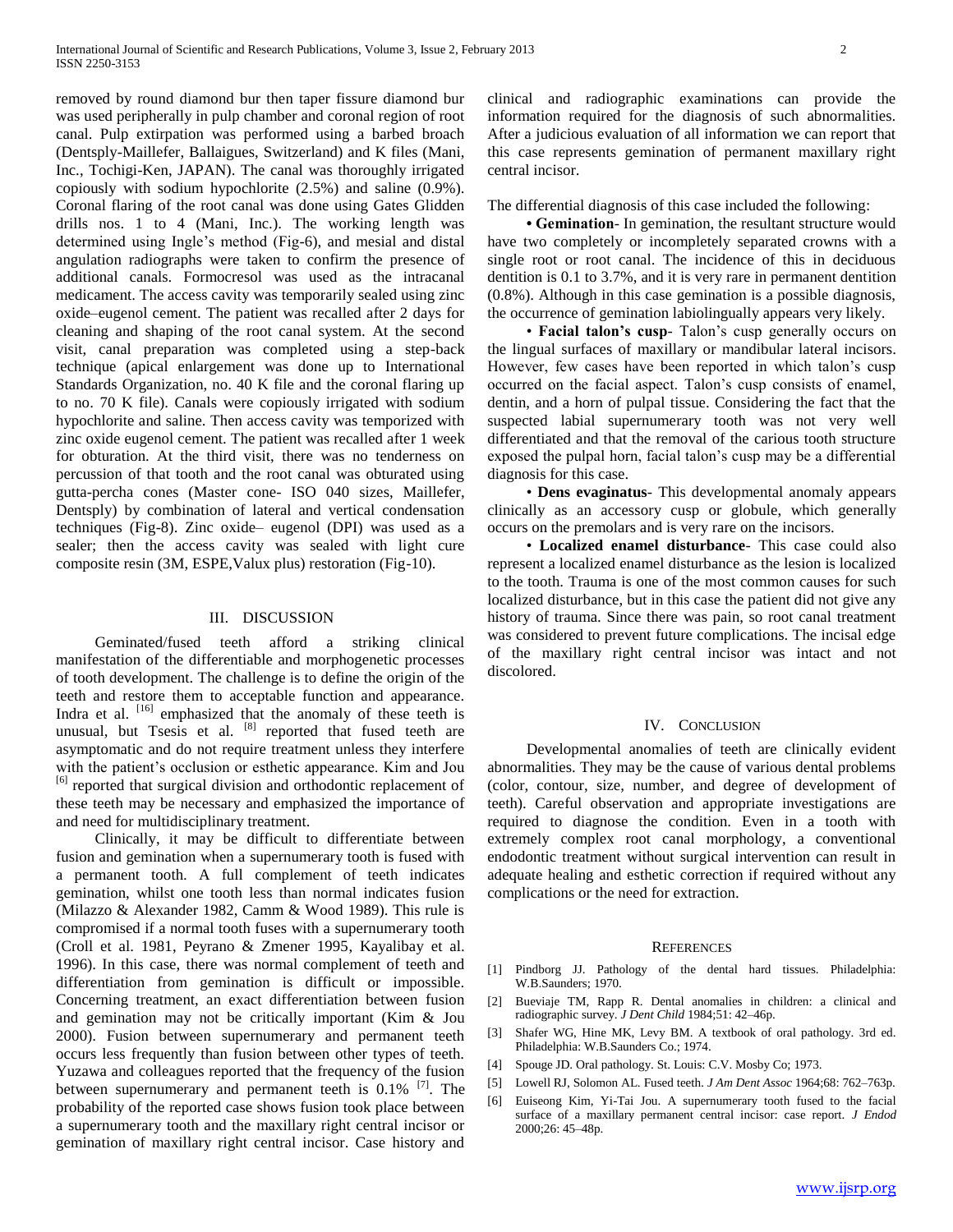- [7] Yuzawa M, Akimoto Y, Omata H, et al. supernumerary tooth. *J Nihon Univ Sch Dent* 1985;27:252–4.
- [8] I.Tsesis, N. Steinbock, E. Rosenberg & A.Y. Kaufman. Endodontic treatment of developmental anomalies inposterior teeth: treatment of geminated/fused teeth report of two cases. *International Endodontic Journal* 2003, 36, 372-379p.
- [9] A. Braun,T. Appel2&M. Frentzen. Endodontic and surgical treatment of a Geminated maxillary incisor. *International Endodontic Journal* 2003, 36, 380-386p.
- [10] Tarasingh. p , Balaji. k. Gemination in primary teeth a report of two clinical cases. *An essence of dentistry***.** 2010,vol.-ii issue 2 april-june.
- [11] Blaney TD, Hartwell GR, Bellizzi R . Endodontic management of a fused tooth: a case report. *Journal of Endodontics* 1982 ,8, 227–230p.
- [12] Law L, Fishelberg G, Skribner JE, Lin LM. Endodontic treatment of mandibular molars with concrescence. *Journal of Endodontics* 1994,20, 562–564p.
- [13] Peyrano A, Zmener O. Endodontic management of mandibular lateral incisor fused with supernumereary tooth. Endodontics and Dental Traumatology 1995,11, 196–198p.
- [14] Neville DW, Damm DD, Allen CM, Bouquot JE. Abnormalities of teeth. In: Oral and Maxillofacial Pathology, ed 2. Philadelphia: Elsevier, 2005:49– 89p.
- [15] V. Shashikala Kumari et al. Interdisciplinary management of dental anomalies: Fusion and supernumerary teeth. *Quintessence publishing*. 2011, Volume 12, Number 2, 140-147p.
- [16] Indra R, Srinivasan MR, Farzana H, Karthikeyan K. Endodontic management of a fused maxillary lateral incisor with a supernumerary tooth: a case report. *J Endod* 2006;32:1217-1219p.
- [17] Maria Isabel Anastacio Faria et al. Endodontic treatment of dental formation anomalies. *Rev Odonto Cienc* 2011;26(1):88-91p.

#### AUTHORS

**First Author** – Dr. Paromita Mazumdar, Associate Professor, Department of Conservative Dentistry & Endodontics, Guru Nanak Institute of Dental Science & research, Kolkata. Email Idpm.evershine@gmail.com

**Second Author** – Dr. Utpal K. Das, Professor & Head of The Dept., Department of Conservative Dentistry & Endodontics, Guru Nanak Institute Of Dental Science & research, Kolkata. **Third Author** – Dr. Sk. Mahboob Rahaman, Post Graduate Trainee, Department of Conservative Dentistry & Endodontics, Guru Nanak Institute of Dental Science & research, Kolkata. Email Id- rskmahboob@gmail.com

**Correspondence Author** – Dr. Paromita Mazumdar, Associate Professor, Department of Conservative Dentistry & Endodontics, Guru Nanak Institute of Dental Science & research. 157/F Nilgunj Road, Panihati, sodepur, Kolkata-700114. India. Ph no-09831029606., Email Id- pm.evershine@gmail.com



**Fig-1 pre-operative**



**Fig-2 pre-operative view**



**Fig-3 standard occlusal radiograph of maxilla**



**Fig-4 IOPA radiograph showing the geminated tooth (11)**